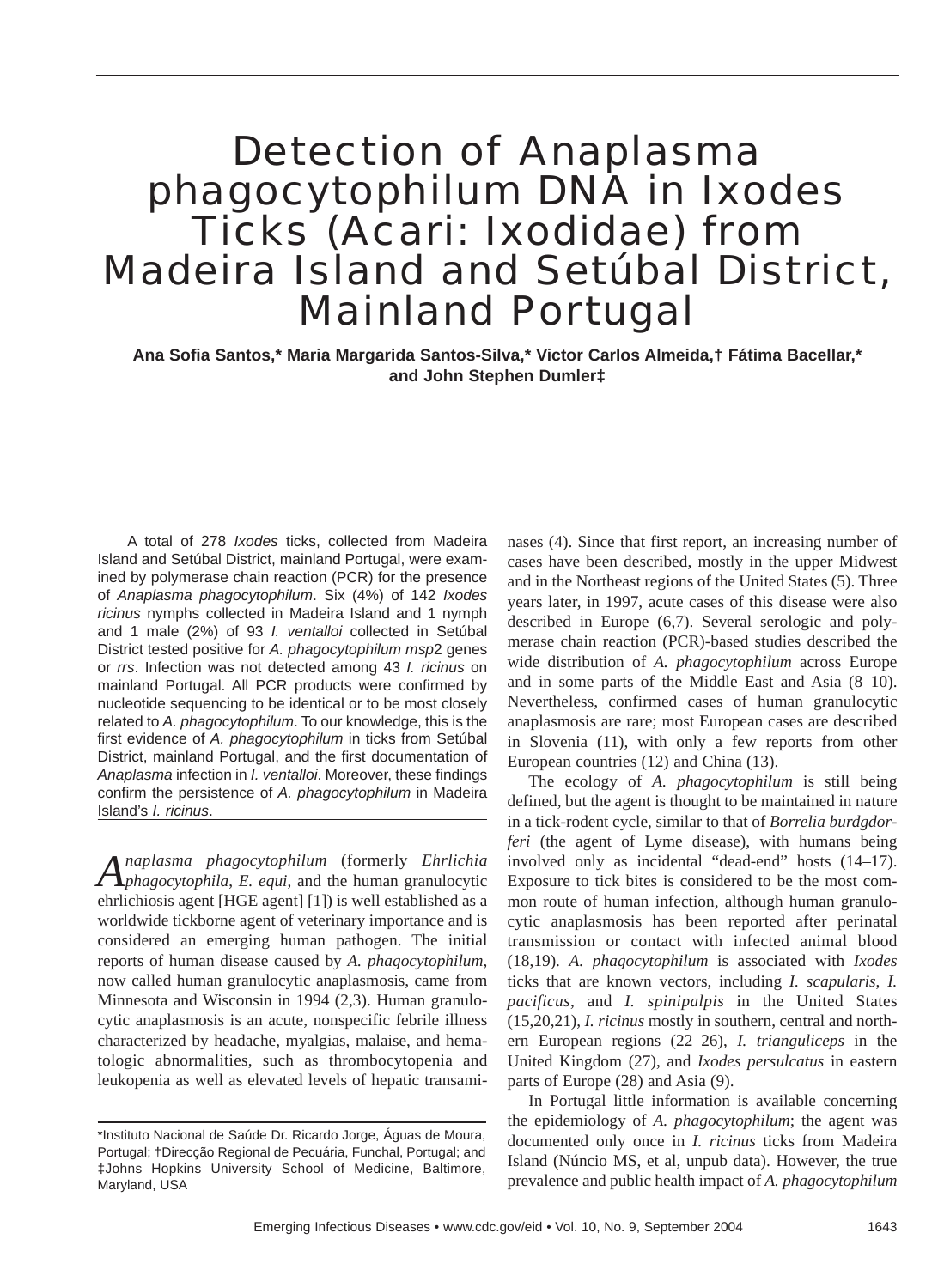## RESEARCH

is likely underestimated since little research has been conducted on this bacterium in Portugal. In fact, seasonal outbreaks of enzootic abortions and unspecific febrile illness (commonly named pasture fever) in domestic ruminants, which could be attributable to *A. phagocytophilum*, have been known to breeders and veterinarians across the country for years. Thus, to expand knowledge of *A. phagocytophilum* in Portugal, a detailed investigation was initiated. The preliminary results concerning agent distribution are presented here. The purpose of this study was to investigate both the persistence of *A. phagocytophilum* on Madeira Island, where it was initially described, and the presence of the agent in *Ixodes* ticks from mainland Portugal.

# **Materials and Methods**

### **Tick Sampling**

During 2003 and the beginning of 2004, adults and nymphs were collected from one site on Madeira Island (site 1, Paúl da Serra–Porto Moniz) and from five different sites in the Setúbal District, mainland Portugal (site 2, Barris–Palmela; site 3, Baixa de Palmela; site 4, Picheleiros–Azeitão, site 5, Azeitão, site 6, Maçã– Sesimbra) (Figure 1). Most ticks were unfed, actively questing arthropods; they were obtained by flagging vegetation on pastures and wooded areas bordering farms and country houses. In site 3, additional specimens were also collected from domestic cats (*Felis catus domesticus*). The ticks were identified by morphologic characteristics according to standard taxonomic keys (29,30).

### **Preparation of DNA Extracts from Ticks**

Ticks were processed individually as described (25). Briefly, each tick was taken from the 70% ethanol solution used for storage, air dried, and boiled for 20 min in 100 µL of 0.7 mol/L ammonium hydroxide to free DNA. After cooling, the vial with the lysate was left open for 20 min at 90°C to evaporate the ammonia. The tick lysate was used directly for PCR. To monitor for occurrence of false-positive samples, negative controls were included during extraction of the tick DNA (one control sample for each six tick samples, with a minimum of two controls).

## **PCR Amplification**

DNA amplifications were performed in a Biometra T-3 thermoblock thermal cycler (Biometra GmbH, Göttingen, Germany) with two sets of primers: msp465f and msp980r, derived from the highly conserved regions of major surface protein-2 (*msp2*) paralogous genes of *A. phagocytophilum* (31), and ge9f and ge10r, which amplify a fragment of the 16S rRNA gene of *A. phagocytophilum* (3). PCR was performed in a total volume of 50  $\mu$ L that contained 1 µmol/L of each primer, 2.5 U of Taq DNA



Figure 1. Collection sites in Madeira Island and Setúbal District, mainland Portugal. S, collection site.

polymerase (Roche, Mannheim, Germany), 200 µmol/L of each deoxynucleotide triphosphate (GeneAmp PCR Reagent Kit, Perkin-Elmer, Foster City, CA), 10 mmol/L Tris HCL,  $1.5 \text{ mmol/L MgCl}_2$ , and  $50 \text{ mmol/L KCl } pH 8.3$ (Roche), as described (3,31). Adult ticks were tested individually by using 5 µL of DNA extract. Nymphs were pooled according to geographic site, up to a maximum of 10 different tick extracts per reaction, and 10 µL of the pooled DNA was used for initial screening. All positive pools were confirmed in a second PCR round that used 5 µL of original DNA extract from each nymph. PCR products were separated on 1.5% agarose by electrophorectic migration, stained with ethidium bromide, and visualized under UV light. Quality controls included both positive and negative controls that were PCR amplified in parallel with all specimens. To minimize contamination, DNA preparation with setup, PCR, and sample analysis were performed in three separate rooms.

#### **DNA Sequencing and Data Analysis**

Each positive PCR product was sequenced after DNA purification by a MiniElute PCR Purification Kit (Qiagen, Valencia, CA). For DNA sequencing, the BigDye terminator cycle sequencing Ready Reaction Kit (Applied Biosystems, Foster City, CA), was used as recommended by the manufacturer. Sample amplifications were performed with the forward and reverse primers used for PCR identification (3,31), with the following modifications: 25 cycles of 96°C for 10 s, 4°C below the melting temperature of each primer for 5 s, and 60°C for 4 min. Dye Ex 96 Kit (Qiagen) was used to remove the dye terminators. Sequences were determined with a 3100 Genetic Analyzer sequencer (Applied Biosystems). After review and editing, sequence homology searches were made by BLASTN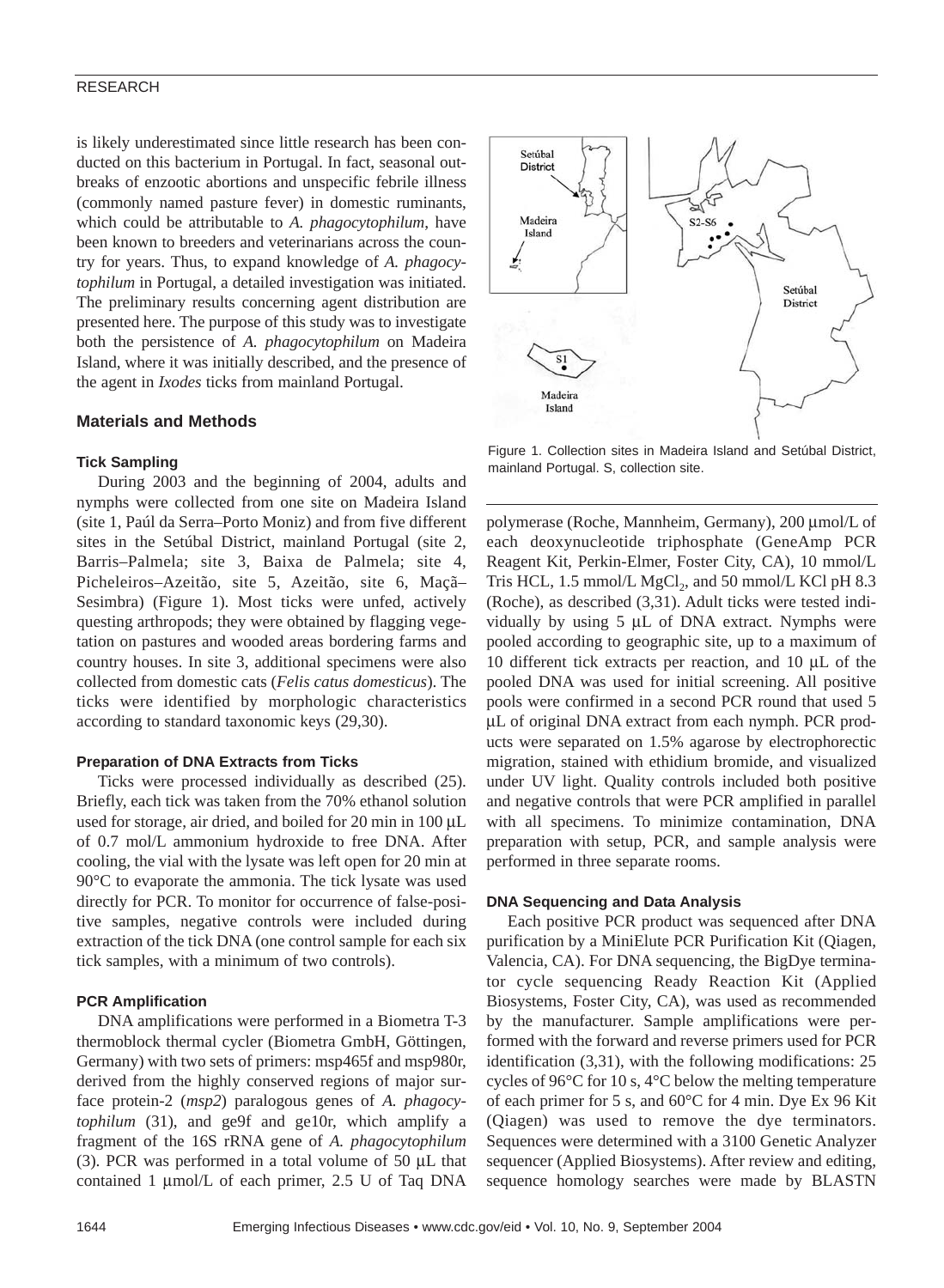analysis of GenBank. Sequences were aligned by using ClustalX (32) with the neighbor-joining protocol and 1,000 bootstrap replications, and comparing with the 2 *msp2* paralogs of *A. phagocytophilum* Webster strain (AY253530 and AF443404), one *msp2* paralog of USG3 strain (AF029323), and with *A. marginale msp2* (AY138955) and *msp3* (AY127893) as outgroups. Dendrograms illustrating the similarity of *msp2*s were visualized with TreeView (33).

# **Results**

A total of 278 *Ixodes* ticks were tested for *A. phagocytophilum* DNA, including 142 *I. ricinus* from Madeira Island and 43 *I. ricinus* and 93 *I. ventalloi* from Setúbal District. The site of collection, origin, and tick stage are shown in Table 1 and Figure 1. PCR performed with the *msp2* primers detected *A. phagocytophilum* DNA in seven pools of nymphs (six pools of 10 *I. ricinus* from site 1, Madeira Island, and one pool of 4 *I. ventalloi* from site 3, Setúbal District) and also in 1 male *I. ventalloi* from site 3, Setúbal District, as demonstrated by the characteristic 550 bp band. PCRs conducted on individual ticks that comprised positive pools confirmed the results and showed that only one nymph per positive pool contained *A. phagocytophilum* DNA (Tables 1 and 2). PCR test results were negative for all *I. ricinus* collected in the sites in Setúbal District. Overall, the infection rate was 6 (4%) of 142 for *I. ricinus* and 2 (2%) of 93 for *I. ventalloi*. Analysis based on direct amplicon sequencing showed the expected conserved 5' end followed by ambiguous sequences that corresponded to the hypervariable central region of *msp2*, as anticipated based on the presence of >52 *msp2* copies in the *A. phagocytophilum* HZ strain genome (34). Thus, for appropriate comparison and alignment, the *msp2* 5′ sequences were edited from the positions where unambiguous reads could be determined and terminated 70 nt into the sequence at the approximate beginning of the hypervariable region. A similar alignment protocol for the

3′ end of the *msp2* amplicons showed more ambiguous positions, which prohibited effective alignment and sequence determination. Thus, *msp2* sequence alignments depended upon approximately 70 nt 5′ to the hypervariable region and were performed less for phylogenetic stratification of *A. phagocytophilum* in the ticks than to confirm that the amplified *msp2* sequences were not derived from other related *Anaplasma* or *Ehrlichia* spp. The nucleotide sequences determined for this 70-bp region amplified from all eight ticks showed 98.5%–85.7% similarity, 94.2%–86.9% similarity when compared to representative *msp2* sequences of *A. phagocytophilum* Webster and USG3 strains, and 63.7%–35.0% similarity when compared to *A. marginale msp2* and *msp3* sequences (Figure 2). Sequences obtained from the two *I. ventalloi* from mainland Portugal clustered together and separately from other *msp2* sequences obtained from *I. ricinus* on Madeira Island (Figure 2).

When amplified by using *rrs* primers ge9f and ge10r, compared to *A. phagocytophilum* U02521, sequences were 99% identical to two *I. ventalloi* (636/640 positions and 846/848 positions, respectively) on mainland Portugal and to three *I. ricinus* (836/841, 817/820, and 838/839 positions, respectively) on Madeira Island.

# **Discussion**

This study constitutes part of a larger effort to investigate the distribution of *A. phagocytophilum* in various regions of Portugal. Our data provide supporting evidence that *A. phagocytophilum* is present in actively questing *I. ricinus* from Madeira Island and in *I. ventalloi* from Setúbal District, mainland Portugal.

We used two approaches for identifying *A. phagocytophilum* in ticks: 1) standard amplification of *rrs* that can have limited sensitivity because of a single copy in each bacterial genome, and 2) amplification of *msp2*, a gene for which as many as 52 paralogs are present in the *A. phagocytophilum* genome and for which detection sensitivity is

| Table 1. Results of PCR to detect Anaplasma phagocytophilum DNA in ticks <sup>a</sup> |      |             |                     |                          |              |                     |       |      |                    |  |
|---------------------------------------------------------------------------------------|------|-------------|---------------------|--------------------------|--------------|---------------------|-------|------|--------------------|--|
|                                                                                       |      |             | Ixodes ricinus      |                          | l. ventalloi |                     |       |      |                    |  |
| Area                                                                                  | Site | Origin      | Nymphs <sup>"</sup> | $F^{\text{b}}$           | $M^{\circ}$  | Nymphs <sup>"</sup> | $F^b$ | М    | Total <sup>®</sup> |  |
| Madeira Island                                                                        |      |             |                     |                          |              |                     |       |      |                    |  |
| Paúl da Serra-Porto Moniz                                                             |      | Vegetation  | 6/139               | 0/2                      | 0/1          |                     |       |      | 142                |  |
| Setúbal District Portugal Mainland                                                    |      |             |                     |                          |              |                     |       |      |                    |  |
| Barris-Palmela                                                                        | 2    | Vegetation  | 0/1                 | 0/5                      | 0/7          |                     | -     | 0/1  | 14                 |  |
| Baixa de Palmela                                                                      | 3    | Vegetation  | 0/2                 | 0/2                      | 0/2          | 1/15                | 0/6   | 0/7  | 34                 |  |
|                                                                                       |      | Felis catus |                     |                          |              |                     |       |      |                    |  |
|                                                                                       |      | domesticus  |                     |                          |              |                     | 0/6   | 1/4  | 10                 |  |
| Picheleiros-Azeitão                                                                   | 4    | Vegetation  |                     | 0/2                      | 0/2          | 0/12                | 0/9   | 0/18 | 43                 |  |
| Azeitão                                                                               | 5    | Vegetation  |                     | $\overline{\phantom{0}}$ | 0/1          | -                   | -     | 0/1  | 2                  |  |
| Macã-Sesimbra                                                                         | 6    | Vegetation  |                     | 0/10                     | 0/9          | 0/1                 | 0/4   | 0/9  | 33                 |  |
| Total <sup>®</sup>                                                                    |      |             | 142                 | 21                       | 22           | 28                  | 25    | 40   | 278                |  |
| "PCR, polymerase chain reaction; F, female; M, male.                                  |      |             |                     |                          |              |                     |       |      |                    |  |

<sup>b</sup>Number of positives ticks/number of ticks examined.

Total number of ticks examined.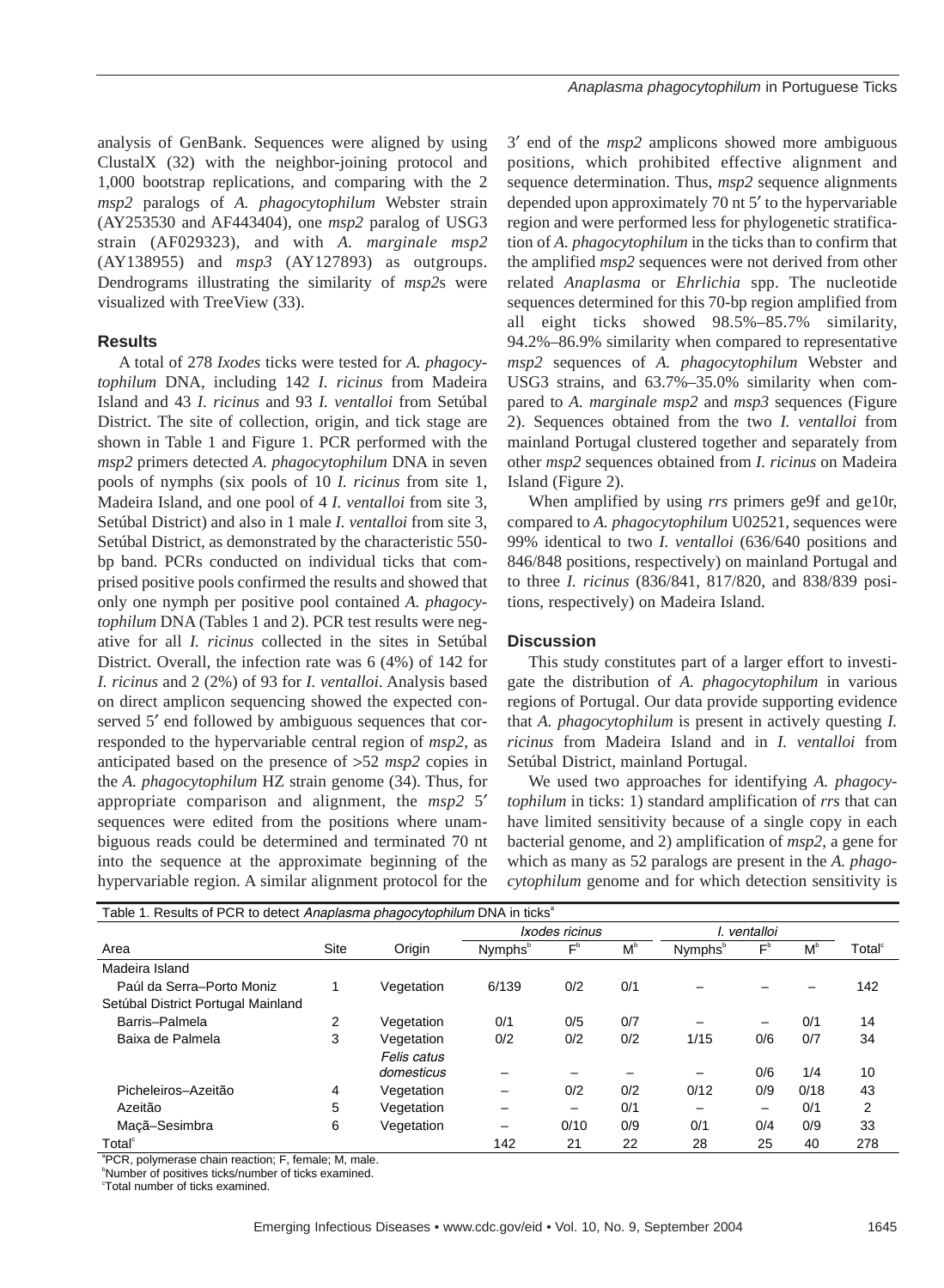# RESEARCH

Table 2. PCP positive results of ticks<sup>a</sup>

| Table 2. FUR-DOSITIVE TESUITS OF TICKS       |                     |                     |                           |  |  |
|----------------------------------------------|---------------------|---------------------|---------------------------|--|--|
| <b>Sites</b>                                 | No. positive nymphs | No. positive adults | Tick extracts codes       |  |  |
| Madeira Island                               |                     |                     |                           |  |  |
|                                              |                     | -                   | 11: 60: 93: 118: 122: 137 |  |  |
| Setúbal District Mainland Portugal           |                     |                     |                           |  |  |
|                                              |                     |                     | 160; 246 (respectively)   |  |  |
| <sup>a</sup> PCR, polymerase chain reaction. |                     |                     |                           |  |  |

enhanced (34). The pitfall of *msp2* amplification derives from targeting conserved sequences that flank a hypervariable central region, which results in amplicons with partial sequence ambiguity when cloning is not attempted before sequencing (31). These findings are highly unlikely to represent amplicon contamination since marked sequence diversity was observed, and since only a single tick from each pool was positive in each reaction. Although only limited data can gleaned by this analysis, which interrogates only nucleic acids of small size, Casey et al. have shown that  $msp2$  "similarity" groups, reflecting clusters determined by a similar sequencing approach, can be useful in predicting phylogenetic relationships, particularly with reference to adaptation to specific host niches  $(35)$ .

Madeira, the main island of the Madeira Archipelago, is located in the North Atlantic Ocean, about 800 km west of



Figure 2. Dendrogram showing the phylogenetic relationships of the msp2 sequences of the newly identified strains and other representative sequences from North American *Anaplasma phagocytophilum* strains (Webster strain–Wisconsin and USG3 strain–eastern United States), and from *A. marginale* Florida strain (*msp2* and *msp3*). Bootstrap values (out of 1,000 iterations) are shown at the nodes. Bar, substitutions/1,000 bp.

the African continent and 1,000 km from the European coast. On this island, *I. ricinus* is the most abundant tick species and the only *Ixodes* tick that was found in this study. *A. phagocytophilum* was detected in 4% of *I. ricinus* collected in Paúl da Serra. Our results corroborate previous findings, although prevalence here is slightly lower than the 7.5% infection rate in ticks previously collected in similar areas (Núncio MS, et al., unpub data). These differences may be attributable to seasonal variations in *A. phagocytophilum* prevalence within reservoir hosts or ticks or to technical aspects of detection. Regardless, studies that use a greater number of samples and that are performed in different seasons, locations, and habitats will be needed to confirm the levels of infection. Nevertheless, these findings are generally similar to those described elsewhere in Europe, although prevalence rates can vary greatly with the origin of *I. ricinus* examined, ranging from a minimum of  $\leq$ 1% in the United Kingdom, France, and Sweden (23,24,36) to a maximum of 24% to 29% in northern Italy, Germany, and Spain (22,25,26). The public health importance of these findings still remains to be determined. *I. ricinus* is an exophilic, three-host tick known to bite several domestic animals and humans in Portugal (30). Therefore, we can assume that the presence of *A. phagocytophilum* on Madeira Island *I. ricinus* suggests a potential health threat to animals and humans and should be investigated.

Mainland Portugal is the most western region of Europe, with an area of 89,000 km2, divided into 18 districts. Although *I. ricinus* is not the main tick species in mainland Portugal, it can be found across the country in habitats with favorable conditions. Focused in Setúbal District, to the south of the Tejo River, our study detected *I. ricinus* in all five sites chosen for field work: Barris; Baixa de Palmela; Picheleiros; Azeitão, and Maçã. In those sites, the distribution of *I. ricinus* was accompanied by another *Ixodes* species, *I. ventalloi*. Another ecologically interesting finding that should be further confirmed was that, although all of the *I. ricinus* from mainland Portugal tested negative, evidence of *A. phagocytophilum* was found in 2% of all *I. ventalloi,* including 5% collected in Baixa de Palmela. The *msp2* sequences identified in these two ticks were more closely related to each other than to any *msp2* sequence identified in ticks from Madeira Island. In contrast, *A. phagocytophilum msp2* diversity in *I. ricinus* from Madeira Island was broad and showed overlap with gene sequences identified in North American strains,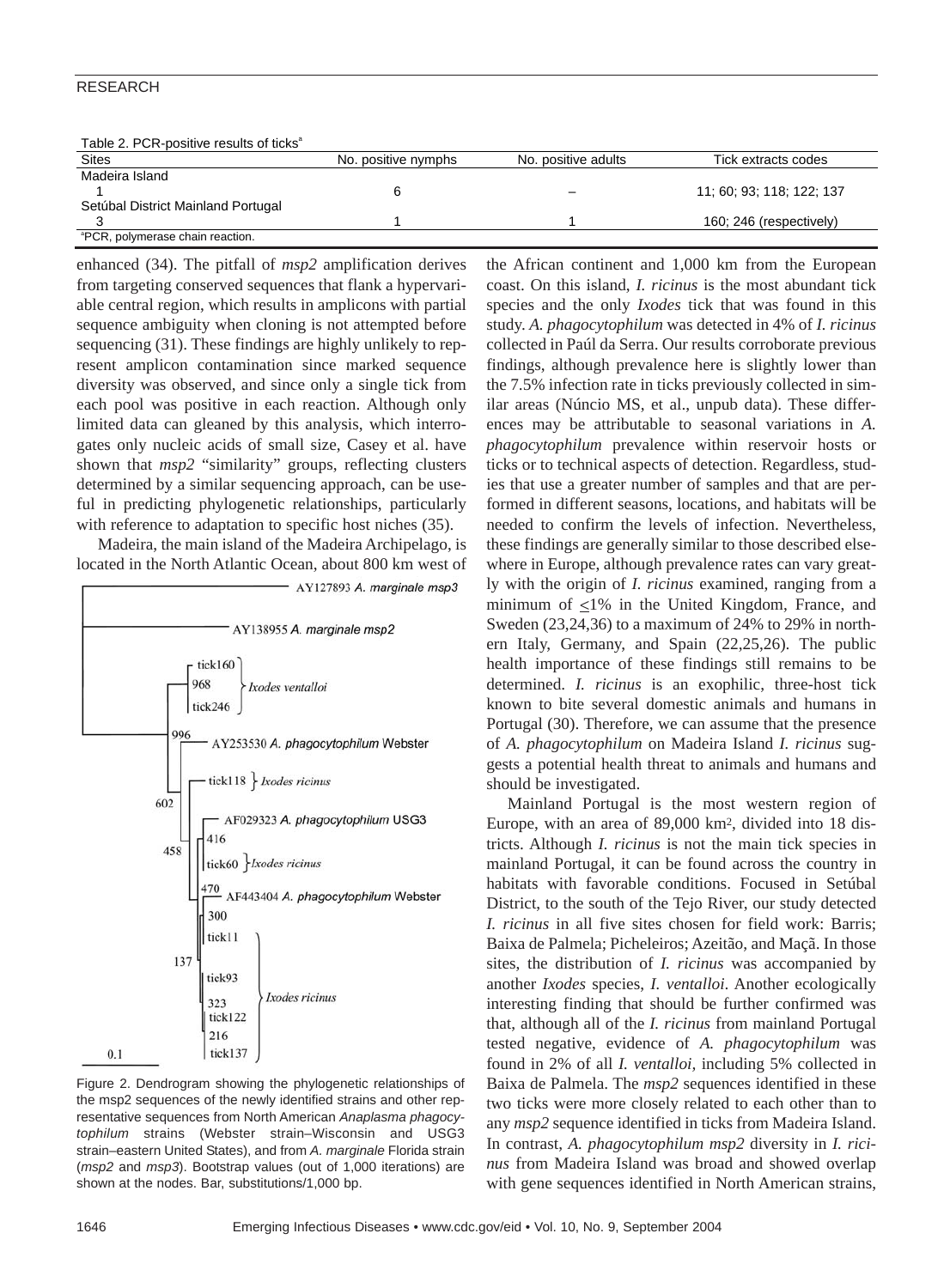as observed for some *A. phagocytophilum* strains in the United Kingdom (35).

To our knowledge, this identification of *A. phagocytophilum* in ticks is the first from mainland Portugal and the first documentation of *Anaplasma* infection in *I. ventalloi*. This species is an endophilic, three-host tick well adapted to a broad range of habitats that vary from open, dry forest in semidesert Mediterranean areas to the mild humid conditions in the southern part of the British Isles. In Portugal, *I. ventalloi* infest a variety of small rodents, carnivores, and lizards but have not been found to feed on humans (30). *A. phagocytophilum* has already been reported in other ticks, besides the known vector species (37–41). The presence in alternate ticks is attributable to the existence of secondary maintenance cycles, in which *A. phagocytophilum* circulates between relatively host-specific, usually nonhuman-biting ticks and their hosts (38,39). Those additional cycles would buffer the agent from local extinction and help reestablish the primary cycles (38,39). Although this hypothesis might explain our results, the competency of *I. ventalloi* to act as vector for *A. phagocytophilum* has yet to be demonstrated. Moreover, the different average prevalences observed in each location suggest that *A. phagocytophilum* is not widely spread in ticks and that some reservoir animals or hosts are needed for its maintenance. Trapping and animal surveillance are needed to provide more information that could help to explain the biological importance of those findings.

#### **Acknowledgments**

We thank Maria Arminda Santos for useful help in field work and Sonia Pedro from National Health Insitute Ricardo Jorge for valuable assistance with sequencing.

This research was partially supported by the Portuguese government through the Fundação para a Ciência e a Tecnologia grant BD/8610/2002 and through U.S. National Institutes of Health grant R01-AI41213 to J.S.D.

Ms. Santos works at the Centre of Vector-Borne and Infectious Diseases, National Institute of Health, Portugal. Her research has been focused on tickborne agents, mainly rickettsial agents with human health importance. She is pursuing a doctoral degree focused on human anaplasmosis and ehrlichiosis in Portugal.

#### **References**

1. Dumler JS, Barbet AF, Bekker CP, Dasch GA, Palmer GH, Ray SC, et al. Reorganization of genera in the families *Rickettsiaceae* and *Anaplasmataceae* in the order Rickettsiales: unification of some species of *Ehrlichia* with *Anaplasma*, *Cowdria* with *Ehrlichia* and *Ehrlichia* with *Neorickettsia*, descriptions of six new species combinations and designation of *Ehrlichia equi* and "HGE agent" as subjective synonyms of *Ehrlichia phagocytophila*. Int J Syst Evol Microbiol. 2001;51:2145–65.

- 2. Bakken JS, Dumler JS, Chen S-M, Eckman MR, Van Etta LL, Walker DH. Human granulocytic ehrlichiosis in the upper midwest United States, a new species emerging? JAMA. 1994;272:212–8.
- 3. Chen S-M, Dumler JS, Bakken JS, Walker DH. Identification of a granulocytotropic *Ehrlichia* species as the etiologic agent of human diseases. J Clin Microbiol. 1994;32:589–95.
- 4. Bakken JS, Krueth J, Wilson-Nordskog C, Tilden RL, Asanovich K, Dumler JS. Clinical and laboratory characteristics of human granulocytic ehrlichiosis. JAMA. 1996;275:199–205.
- 5. Bakken JS, Dumler JS. Human granulocytic ehrlichiosis. Clin Infect Dis. 2000;31:554–60.
- 6. Petrovec M, Furlan SL, Zupanc TA, Strle F, Brouqui P, Roux V, et al. Human disease in Europe caused by a granulocytic *Ehrlichia* species. J Clin Microbiol. 1997;35:1556–9.
- 7. Lotric-Furlan S, Petrovec M, Zupanac TA, Nicholson WL, Sumner JW, Childs JE, et al. Human granulocytic ehrlichiosis in Europe: clinical and laboratory findings for four patients from Slovenia. Clin Infect Dis. 1998;27:424–8.
- 8. Keysary A, Amram L, Keren G, Sthoeger Z, Potasman I, Jacob A, et al. Serologic evidence of human monocytic and granulocytic ehrlichiosis in Israel. Emerg Infect Dis. 1999;5:775–8.
- 9. Cao WC, Zhao QM, Zhang PH, Dumler JS, Zhang XT, Fang LQ, et al. Granulocytic Ehrlichiae in *Ixodes persulcatus* ticks from an area in China where Lyme disease is endemic. J Clin Microbiol. 2000;38:4208–10.
- 10. Park JH, Heo EJ, Choi KS, Dumler JS, Chae JS. Detection of antibodies to *Anaplasma phagocytophilum* and *Ehrlichia chaffeensis* antigens in sera of Korean patients by western immunoblotting and indirect immunofluorescence assays. Clin Diagn Lab Immunol. 2003;10:1059–64.
- 11. Lotric-Furlan S, Petrovec M, Avsic-Zupanc T, Strle F. Human granulocytic ehrlichiosis in Slovenia. Ann N Y Acad Sci. 2003;990:279–84.
- 12. Blanco JR, Oteo JA. Human granulocytic ehrlichiosis in Europe. Clin Microbiol Infect. 2002;8:763–72.
- 13. Gao D, Cao W, Zhang X. Investigations on human ehrlichia infectious people in Daxingan Mountains [article in Chinese]. Zhonghua Liu Xing Bing Xue Za Zhi. 2001;22:137–41.
- 14. Lane RS, Piesman J, Burgdorfer W. Lyme borreliosis: relation of its causative agent to its vector s and hosts in North America and Europe. Annu Rev Entomol. 1991;36:587–609.
- 15. Pancholi P, Kolbert CP, Mitchell PD, Reed KD Jr, Dumler JS, Bakken JS, et al. *Ixodes dammini* as a potential vector of human granulocytic ehrlichiosis. J Infect Dis. 1995;172:1007–12.
- 16. Daniels TJ, Falco RC, Schwartz I, Varde S, Robbins RG. Deer ticks (*Ixodes scapularis*) and the agents of Lyme disease and human granulocytic ehrlichiosis in a New York City park. Emerg Infect Dis. 1997;3:353–5.
- 17. Levin LM, des Vignes F, Fish D. Disparity in the natural cycles of *Borrelia burgdorferi* and the agent of human granulocytic ehrlichiosis. Emerg Infect Dis. 1999;5:204–8.
- 18. Bakken JS, Krueth J, Lund T, Malkovitch D, Asanovich K, Dumler JS. Exposure to deer blood may be a cause of human granulocytic ehrlichiosis. Clin Infect Dis. 1996;23:198.
- 19. Horowitz HW, Kilchevsky E, Haber S, Aguero-Rosenfeld M, Kranwinkel R, James EK, et al. Perinatal transmission of the agent of human granulocytic ehrlichiosis. N Engl J Med. 1998;339:375–8.
- 20. Richter PJ, Kimsey RB, Madigan JE, Barlough JE, Dumler JS, Brooks DL. *Ixodes pacificus* (Acari: Ixodidae) as a vector of *Ehrlichia equi* (Rickettsiales: Ehrlichieae). J Med Entomol. 1996;33:1–5.
- 21. Burkot TR, Maupin GO, Schneider BS, Denatale C, Happ CM, Rutherford JS, et al. Use of a sentinel host system to study the questing behavior of *Ixodes spinipalpis* and its role in the transmission of *Borrelia bissettii*, human granulocytic ehrlichiosis, and *Babesia microti*. Am J Trop Med Hyg. 2001;65:293–9.